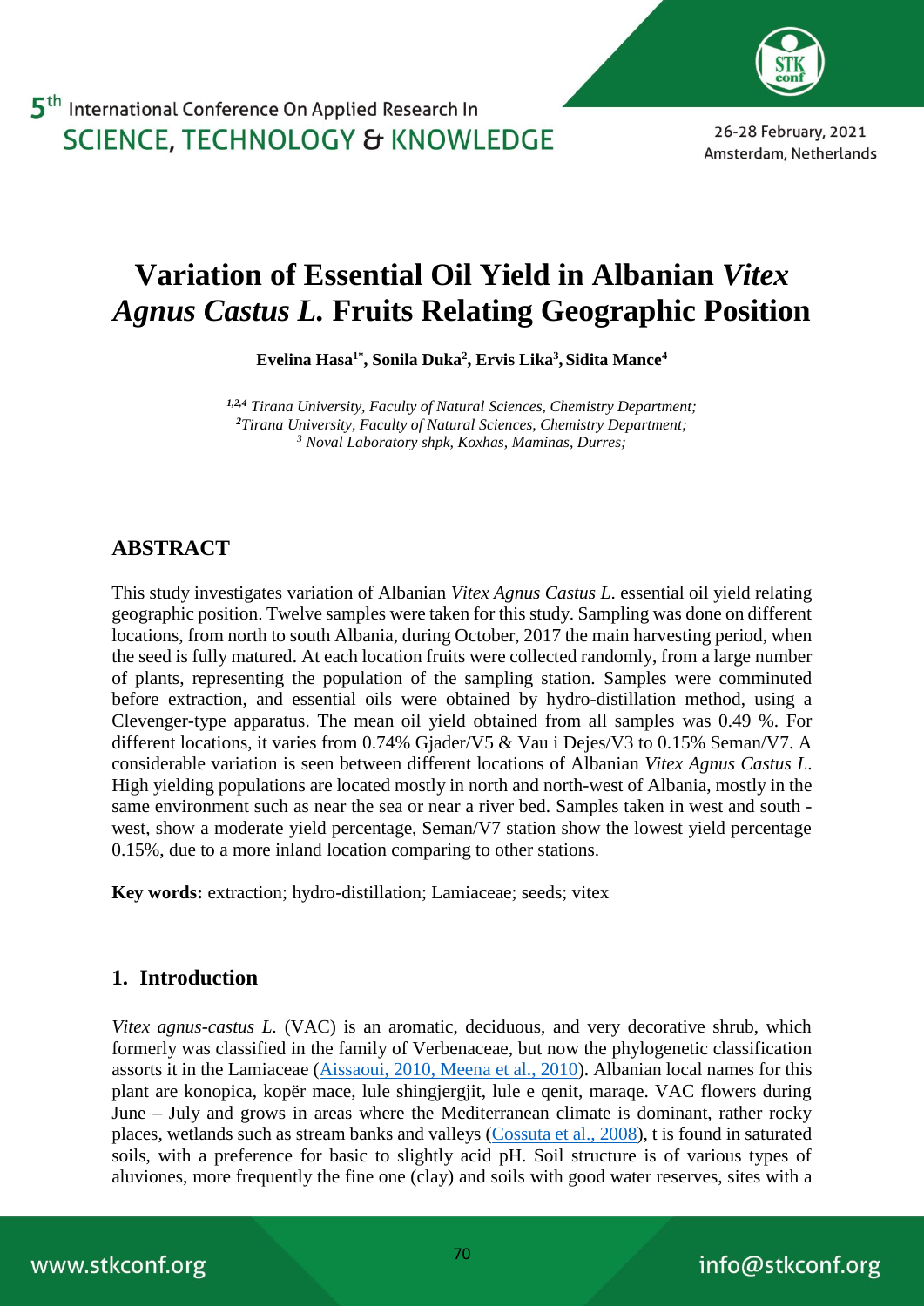

26-28 February, 2021 Amsterdam, Netherlands

favourable water balance [\(GIZ, 2013\)](#page-4-0), Leaves are characterized by aromatic flavour, which repels mosquitoes, while spikes are generally close to or at the ends of branches and they are weakly aromatic, varying in colour from purple to light purple and seed is oval to almost globular, with a diameter of up to 5 mm, (Cossuta et al., 2008, [Sorensen & Katsiotis, 1999\)](#page-4-0), VAC, is an important natural source of food and medicine products used all around the world [\(Meena et al., 2010\)](#page-4-0), such as in Italy, Iran, Greece, and Egypt for over 2500 years, mainly to treat the gynecologic disorder [\(Roemheld-Hamm, 2005\)](#page-4-0). The word "cactus" has been used for centuries to remark the meaning or purity associated with this plant [\(Eliana, 2020\)](#page-4-0). Medicinal wild plants have been considered worldwide and for centuries valuable in the treatment of different diseases, due to their ease of use and improved cost-effectiveness compared to chemical remedies obtained from synthesis (Yeung [et al., 2020\)](#page-4-0). Fruits of VAC tree have been traditionally used in the treatment of women complaints, including menstrual disorders (amenorrhea and dysmenorrhea), premenstrual dysphoric disorder, corpus luteum insufficiency, hyperprolactinemia, infertility, acne, menopause, disrupted lactation, cyclic breast pain, cyclical mastalgia, and inflammatory conditions, diarrhea, and flatulence [\(Ono et](#page-4-0)  [al., 2008, Costa et al., 2007, Dugoua et al., 2008\)](#page-4-0). Hydro-distillation of VAC fruits yields a pale-yellow to yellow essential oil with agreeable, interesting, somewhat peculiar top-note, reminding one of cannabis and eucalyptus. After a few minutes, it revealed an aromatic floral, warm but fresh, somewhat peppery, sweet, spicy fragrance with lemon-like, woody undertones ([Sorensen & Katsiotis, 1999\)](#page-4-0). The fruits, as well as leaves and flowers, contain essential oil, which varies in content and composition relating to geographical position (Sorensen & [Katsiotis, 1999\)](#page-4-0), [Zwaving & Bos, 1996\)](#page-4-0). In this study, we will be reporting the results of an investigation of Vitex agnus castus L. fruits oil content, collected in different sampling stations along the Albanian coast and not only.

## **2. Materials and methods**

### **2.1 Plant material**

Twelve samples were taken for this study. Sampling was done on different locations, from north to south Albania. Sampling points were located in different geographic locations such as, Shiroke/V1, Ura e Bunes/V2, Vau I Dejes/V3, Torovic/V4), Gjader/V5, Ura e Milotit/V6, Seman/V7, Pishpore/V8, Novosel/V9, Radhime/V10, Himare/V11, Qeparo/V12. Samples were taken in two consecutive days, during October, 2017 the main harvesting period, when the seed is fully matured. Sampling site is presented in Figure 1. Part of the plant chosen to be analyzed were aerial parts (fruit). One representative sample per location were picked. At each location fruits were collected randomly, from a large number of plants, representing the population of the sampling station. Samples were collected by hand, taking into account "Good collection practice of medical and aromatic plants in nature" and were placed in airy places, in shade to get fully dried at room temperature.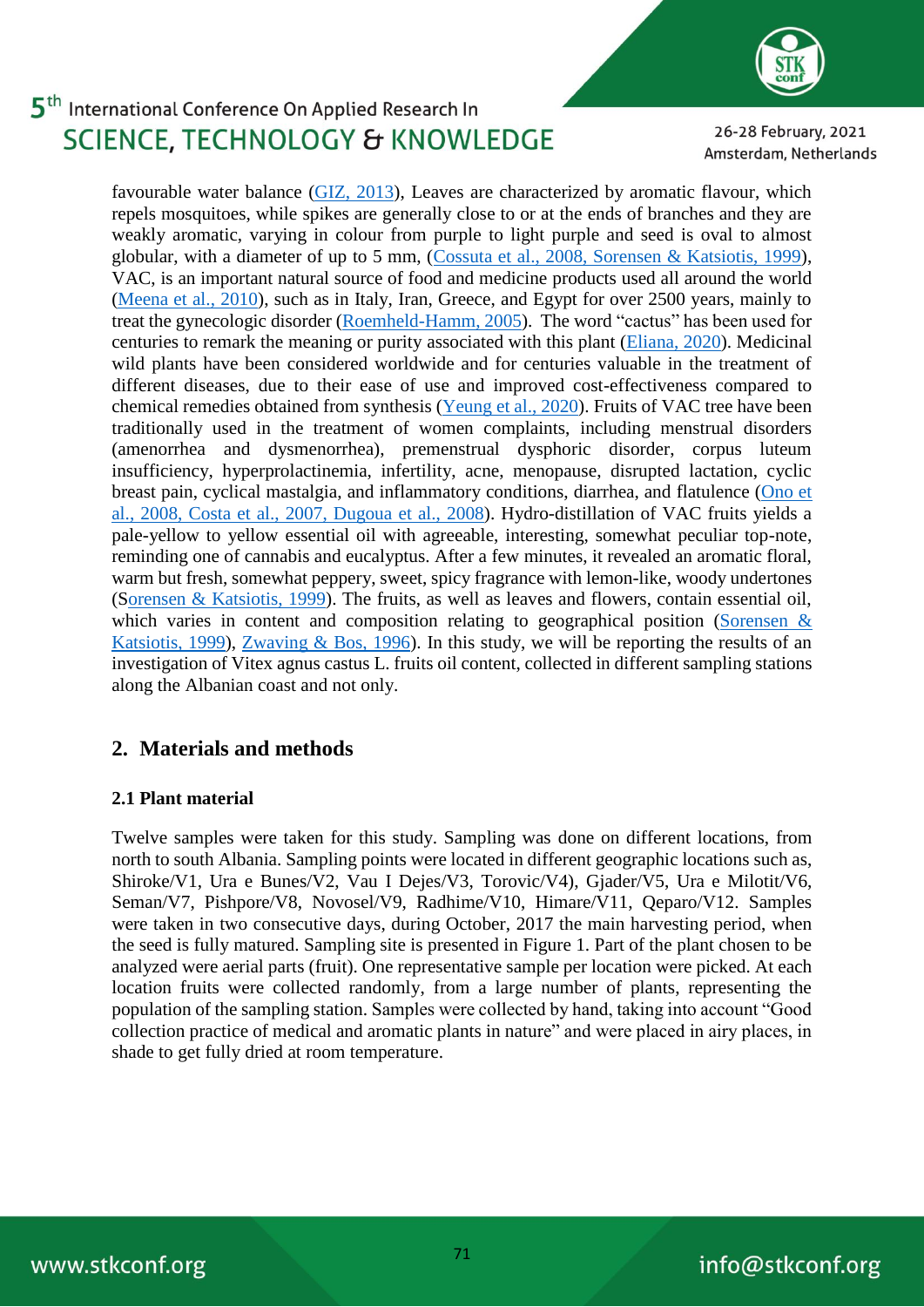26-28 February, 2021 Amsterdam, Netherlands



*Figure 1. Sampling site and the sampling point*

### **2.2 Oil extraction**

Dry mature fruits were cleaned from impurities and dust. Samples were comminuted before extraction, until all particles pass through a 0.8 mm sieve. Immediately after the comminution, hydro distillation process commenced. Hydro distillation, were carried out for all samples, using a Clevenger-type apparatus. The quantity of sample used is 30 g immersed in 510 ml water and boiled using distillation flask heater for 3 hours, at boiling point temperature. The plant/liquid ratio used for this study was 1:17 (g:ml). The obtained essential oils were dried over anhydrous sodium sulphate and stored at 4-5 °C for further analysis.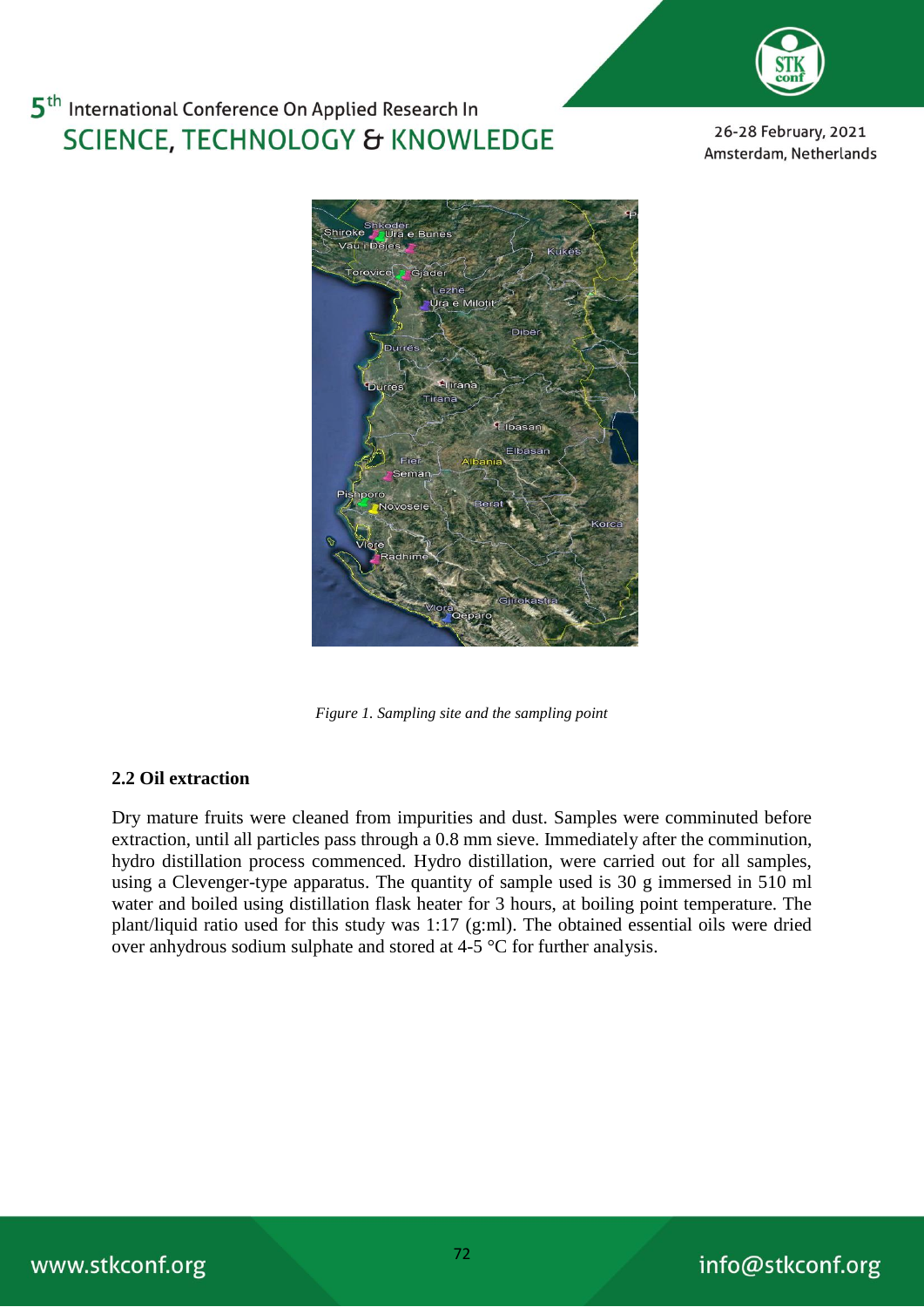

26-28 February, 2021 Amsterdam, Netherlands

### **3. Results and discussion**

#### **3.1 Yield percentage of Essential Oils**

Essential oil content evaluation, in this study is done relating on one factor: geographic position and, the results for each sample are shown in Table 1. The mean oil yield obtained was 0.49 %. In different locations varies from 0.15 % to 0.74%, which is a considerable variation. According t[o Janina. M.S et al., 1999,](#page-4-0) who studied Cretan (Greek) VAC fruits, yield percentage range, for this population was from 0.15% to 1%.

*Table 1: Oil extract percentage for Vitex agnus castus L. fruit in different geographic locations*

Place of sampling Sample code Oil extract  $\frac{0}{6}$ Shiroke V1 0.52 Ura e Bunes  $V2$  0.43 Vau I Dejes V3 0.74 Torovic  $V4 \t0.60$ Giader V5 0.74 Ura e Milotit  $V_6$  0.68 Seman 1 V7 0.15 Pishpore V8 0.54 Novosel V9 0.44 Radhime V10 0.44 Himare V11 0.43 Qeparo | V12 | 0.54

*Figure 2. Oil extract percentage for Vitex agnus castus L. fruit in different geographic locations*

#### Oil extract %



It is stated that in composition, qualitative terms, Cretan essential oil is similar to the Mediterranean region. Results of our study in terms of yield percentage seems quite close to the [Janina. M.S et al., 1999](#page-4-0) study, taking into account the geographical proximity and, the Mediterranean climate that characterizes both regions. In this study, yield percentage referring to geographic position, the same year, and same harvesting period, varies from 0.74% Gjader/V5 / Vau i Dejes/V3 >  $0.68\%$  Ura e Milotit/V6 >  $0.60\%$ Torovic/V4>0.54%Pishpore/V8/Qeparo/V1> 0.52% Shiroke/V1 > 0.44% Radhime/V10/ Novosel/V9 >  $0.43\%$  Ura e Bunes/V2/ Himare/V11 >  $0.39\%$  >  $0.15\%$  Seman/V7. Essential oil yield shows interesting differences for plants cropped in different location (Table 1). In this study high yielding populations are located mostly in north and north-west of Albania, mostly in the same environment like near the sea or near a river bed such as Gjader/V5, Vau I Dejes/V3, Ura e Milotit/V6 or Torovic/V4 (Figure 3). But there are populations cropped in north such as Shiroke/V1 or Ura e Bunes/V2, that shows a moderate yield percentage referring to the range 0.15 % to 0.74% and lower, comparing to the one obtained in samples such as Gjader/V5. Samples taken in west and south - west (Figure 4), show a moderate yield percentage, Samples taken in west and south - west, show a moderate yield percentage probably due to the fact that is more inland comparing to other stations.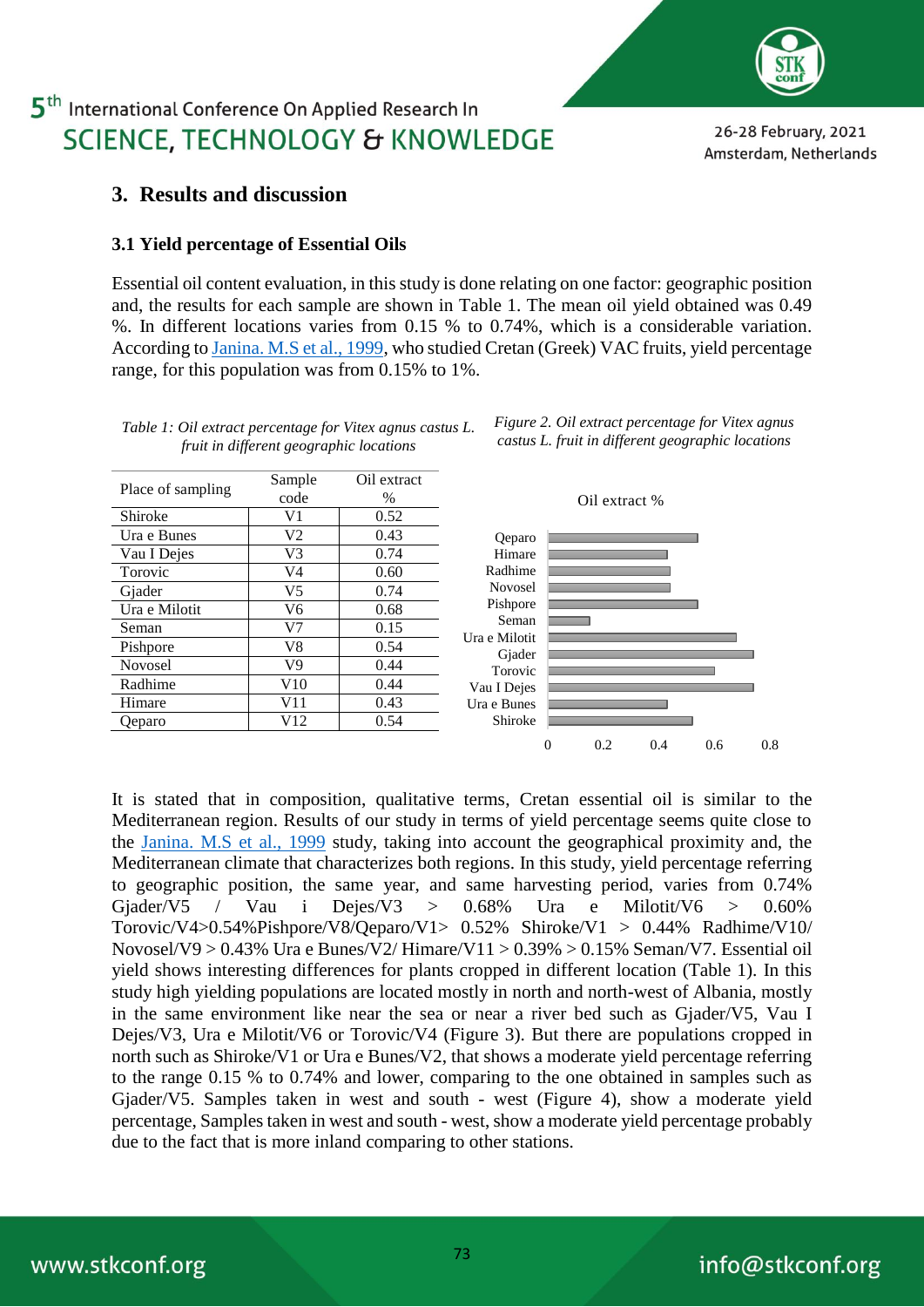



### <span id="page-4-1"></span>**4. Conclusions**

From the above results it can be concluded:

- $\checkmark$  there are significant variations in essential oil yields percentage, referring geographic position, same year, and same harvesting period
- $\checkmark$  Vitex agnus castus L. samples essential oil varies, from 0.15 %, Seman/V7 to 0.74%, Gjader/V5 and Vau I Dejes/V3.
- $\checkmark$  The biggest difference was found between Gjader/V5/Vau I Dejes/V3 and Seman/V7 locations. Gjader is in north-west and Seman in west of Albania.
- $\checkmark$  Results show that this pattern is the same for mostly of the samples.
- $\checkmark$  It was interesting to find that yield percentage of essential oil, obtained in samples located in south Albania, such as Radhime/V10 or Himare/V11, was in moderate percentage compared to north or north-west.

Different factors can contribute to these results because the fulfillment of certain basis conditions for medicinal and aromatic plants growth and normal development are required. Among the most important factors are: climate, soil, their cultivation, age etc [\(Florina, 2014\)](#page-4-0). Soil composition changes the nature and amount of plant active substances, which it is also associated with the growth and spread of plant species. Permeability, moisture, capillary as well as porosity affect soil fertility and aromatic plants yield, productivity (Akademia e [Shkencës, 1988, 1992, 1996, 2000\)](#page-4-0).

### <span id="page-4-0"></span>**References**

[1] [Aissaoui, H., \(2010\), "Recherche et détermination structurale des metabolites](#page-0-0)  [secondaires de type flavonique d'une espèce de la famille des Verbenacées," In:](#page-0-0)  [Departement de chimie. Constantine: Universite mentouri constantine, faculte des](#page-0-0)  [sciences exactes](#page-0-0)

26-28 February, 2021 Amsterdam, Netherlands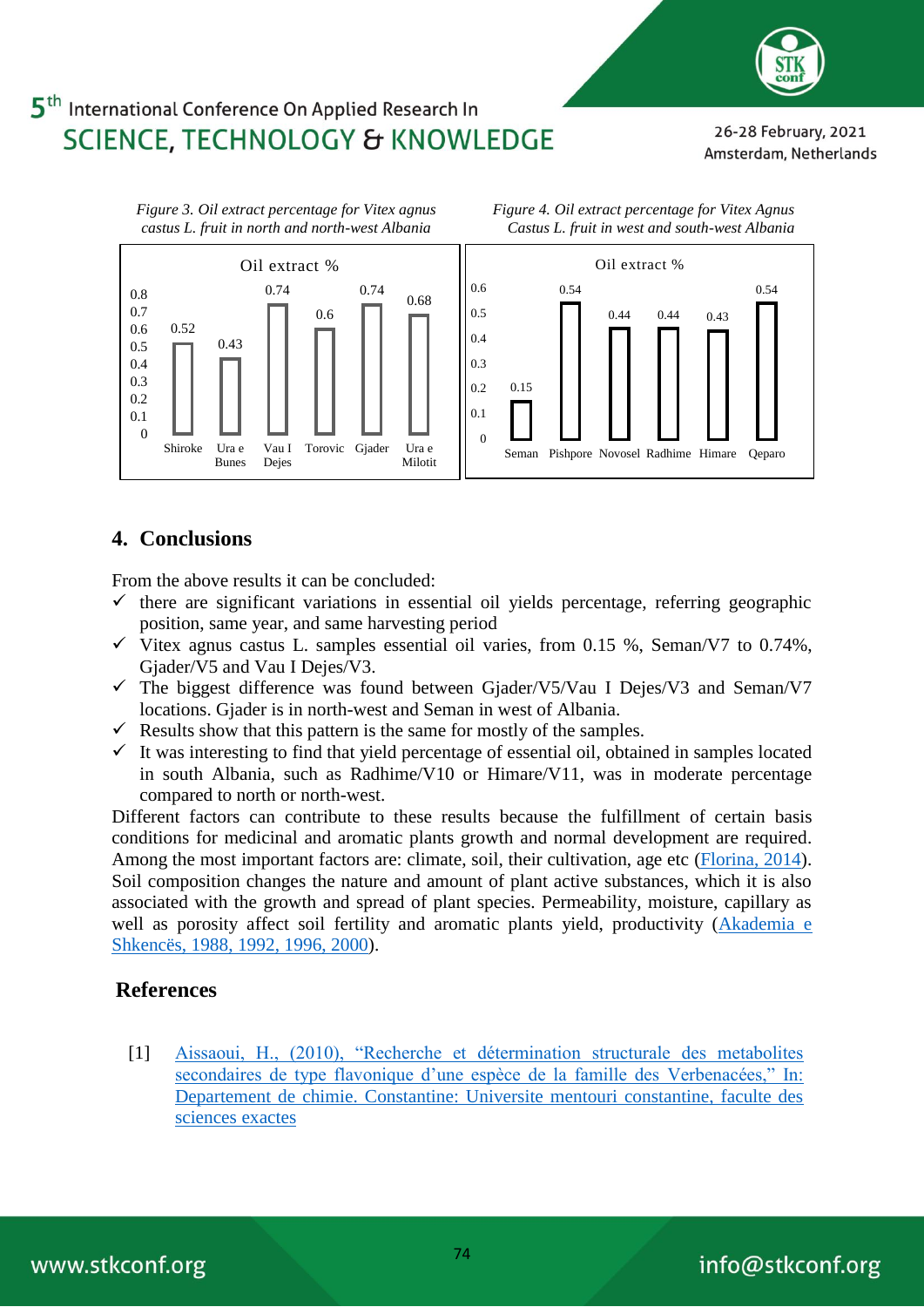



26-28 February, 2021 Amsterdam, Netherlands

- [2] [Meena, A.K., Singh, U., Yadav, A., Singh. B., \(2010\), "Pharmacological and](#page-0-0)  [phytochemical evidences for the extracts from plants of the genus Vitex–a review,"](#page-0-0)  *[Int. Journal. Pharm. Clin. Res](#page-0-0)*., Vol. 2(1), pp. 01-09.
- [3] [Cossuta. D, Simandi. B, Vagi. E, Hohmann. J, Prechl. A, Lemberkovics. E, Kery. A,](#page-0-0)  [Keve. T, \(2008\), "Supercritical fluid extraction of Vitex agnus castus fruit,"](#page-0-0) *Journal Supercrit. Fluid*[, vol. 47, pp. 188–194.](#page-0-0)
- [4] [GIZ, \(2013\), "Albania's natural heritage of medicinal and aromatic plants](#page-0-0)  [\(Monograph description of 40 medicinal and aromatic plant species and their](#page-0-0)  [importance for the livelihoods of mountain communities in Albania\)", Tirana.](#page-0-0)
- [5] [Sorensen, J.M., Katsiotis, S.T., \(1999\), "Variation in essential oil yield and](#page-0-0)  [composition of Cretan Vitex agnus-](#page-0-0) castus L. fruits," *Journal Essent. Oil Res*, vol. [66, pp. 245-250.](#page-0-0)
- [6] Roemheld-Hamm, B, (2005), "Chasteberry", Am. Fam. Physician, Vol. 72(5), pp. 821-824.
- [7] [Eliana B. Souto, Alessandra. D, Amirhossein. N, Massimo .L, Massimo .Z, Selma B.](#page-0-0)  [Souto, Amelia M. Silva, Patricia. S, Ettore. N and Antonello. S, \(2020\), "Vitex agnus](#page-0-0)[castus L.: Main](#page-0-0)  [Features and Nutraceutical Perspectives,"](#page-0-0) *Forests journal,* vol. 11, pp.1-16.
- [8] [Yeung, A.W.K.; Heinrich, M.; Kijjoa, A.; Tzvetkov, N.T.; Atanasov, A.G. \(2020\),](#page-0-0)  "*[The ethnopharmacological literature: An analysis of the](#page-0-0) scientific landscape. J. [Ethnopharmacol](#page-0-0)*", JEP 112414.
- [9] [Ono M, Yamasaki T, Konoshita M, Ikeda T, Okawa M, Kinjo J,](#page-0-0) *et al. (2008), "*Five [new diterpenoids, viteagnusins A—E, from the fruit of Vitex agnus-castus,"](#page-0-0) *Chem Pharm Bulletin*[, Vol. 56, pp. 1621-1624.](#page-0-0)
- [10] [Costa MR, Ribeiro CG, Santos-Filho SD, Neves RF, Fonseca AS, Bernardo-Filho M,](#page-0-0)  *et al*[, 2007\), "An aqueous extract of](#page-0-0) *Vitex agnus castus* alters the labeling of blood [constituents with technetium-99m,"](#page-0-0) *Braz Arch*, *Biol Technol*, vol. 50, pp.183-88.
- [11] [Dugoua, JJ., Seely, D., Perri, D., Koren, G., Mills, E., \(2008\), "Safety and efficacy](#page-0-0)  [of chastetree \(Vitex agnus-castus\) during pregnancy and lactation,"](#page-0-0) *Can Journal, [Clin Pharmacol,](#page-0-0)* vol. 15(1):74-9.
- [12] [Zwaving, JH., Bos, R., \(1996\), "Composition of the essential fruit oil of Vitex agnus](#page-0-0)castus", *[Planta Med,](#page-0-0)* vol. 62(1):83-4.
- [13] [Florina, P., \(2014\), "Vlerësimi ekonomik dhe ekologjik i bimëve mjekësore dhe](#page-4-1)  [aromatike të shqipërisë në funksion të zhvillimit të ekonomisë rurale,"](#page-4-1)